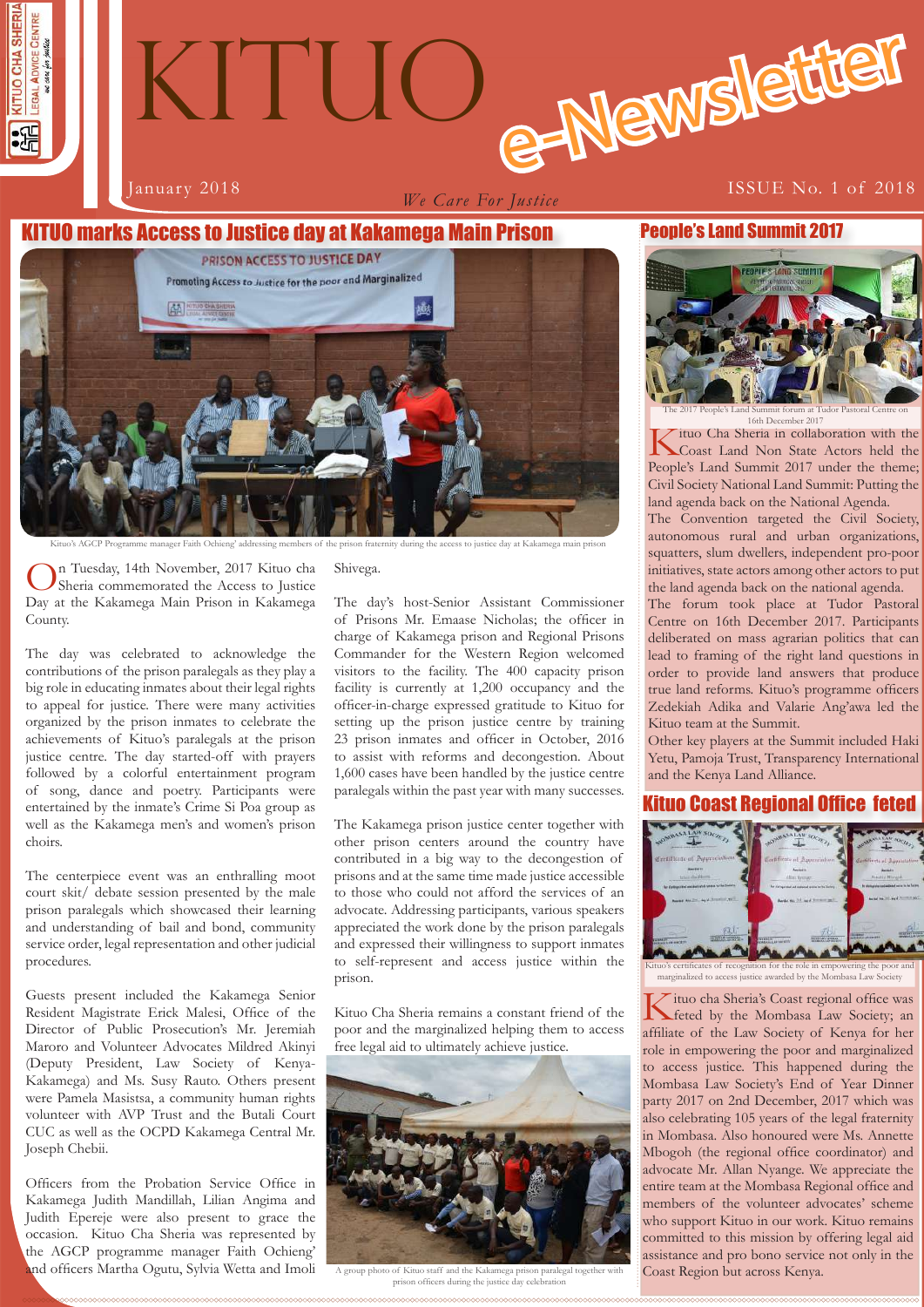

#### **TUO Trains Women Living with Disability in Kisumu** County



Kituo Cha Sheria programme manager Faith Ochieng' leading a discussion during advocacy training activity in Kisumu County for women living with disability

Kituo cha Sheria conducted a 2-day advocacy training activity in Kisumu County for women living with disability.

The activity which took place on the 16th-17th November 2017 was conducted in partnership with the Kenyan Network of Women and Girls with Disabilities and This-Ability Consulting; a social enterprise focused on advancing Disability Rights and Inclusion in Kenya. The event presented an excellent opportunity for community conversations amongst women living with disability in Kisumu on land and property rights.

The overriding message from the training was that - "women with disabilities need empowerment, not sympathy and self advocacy begins with you knowing yourself as a woman with disability".

Deliberations also focused on how women with disabilities claim their spaces within the existing leadership networks within the county. Other sessions were on the Feminist Leadership, Movement Building, and Rights Institute (FLAMBRI) principles and building voice and agency among women with disabilities. Kituo's AGCP programme manager Ms. Faith Ochieng' took lead in the training activity.

# Nomination of Kituo's Executive Director



Kituo Cha Sheria Executive Director Ms Gertrude Angote has been nominated to be part of a panel of judges that consist of leaders and visionaries in the field of legal empowerment set to spearhead and select the best award winner of the 2017/2018 NAMATI Grassroots Justice Prizes.

NAMATI is a Global Legal Empowerment Network consisting of 4,000+ lawyers, community paralegals, human rights activists and grassroots organizers, researchers, journalists,

and public servants who are working together to make justice a reality for the 4 billion global citizens who live outside the law.

The NAMATI Grassroots Justice Prize competition recognizes grassroots organizations and institutions, large and small, across the globe, that are working to put the power of law in people's hands.

The panel of judges will select the winners under the two Categories; the Achmed Sesay Memorial Prize for Innovation and the -- Nomboniso Nangu Maqubela Memorial Prize for Scalability and Sustainability while The #WalkTogether Prize for Courage which is the third category will be determined by a public vote.

Each of the three winners will receive \$10,000 USD and will be honored at a high-profile ceremony in Argentina on World Justice Day (20 February 2018). Viva Kituo!

#### Key Upcoming Activities Jan - Feb 2018

- 1. Program and Organizational Workplans for the year 2018 Jan
- 2. Client legal advice and representation Jan Feb
- 3. Legal aid clinics within Nairobi and Mombasa Jan Feb
- 4. Pro bono lawyers training on refugee laws-Feb
- 5. Public interest litigation caucus in Malindi Feb
- 6. Radio Talk show in Kwale Feb
- 7. SGBV forum in Kwale Feb
- 8. Serving of clients through M-Haki platform
- 9. Kamiti Maximum Prison paralegal Training- Jan
- 10. Langata Women's Prison Paralegal Training-Feb

#### Asian Leadership Colloquium in Thailand



Participants who attended the Asian Leadership Colloquium on Legal Empowerment and Access to Justice in Bangkok, Thailand pose for a group photo

Kituo Cha Sheria's Gertrude Angote attended Executive Director the Asian Leadership Colloquium on Legal Empowerment and Access to Justice in Bangkok, Thailand from 13th to 15th December 2017.

The Colloquium was organized by the Centre for Peace and Justice of BRAC University-Dhaka, Bangladesh with support from the Open Society Justice Initiative.

The main objective of the colloquium was to learn about the various activities and programmes being undertaken by various players on legal empowerment and access to justice, showcasing successes and challenges. The colloquium allowed participants to collectively brainstorm on legal empowerment innovations that may lead to more sustainable efforts;

contribute ideas on how the various legal empowerment organizations in the region can collaborate and contribute to each other's success and strength; and forge a consensus on the way forward and immediate next steps on possible regional collaboration for legal empowerment.

The Executive Director, Ms. Angote was also part of the African Centre of Excellence for Access to Justice (ACE-AJ) team at the colloquium that shared experiences on ACE-AJ's African legal empowerment programmes as well as international programmes and best-practice.



Ms. Gertrude Angote, the Kituo Executive Director makes a point during a panel discussion at the Asian Leadership Colloquium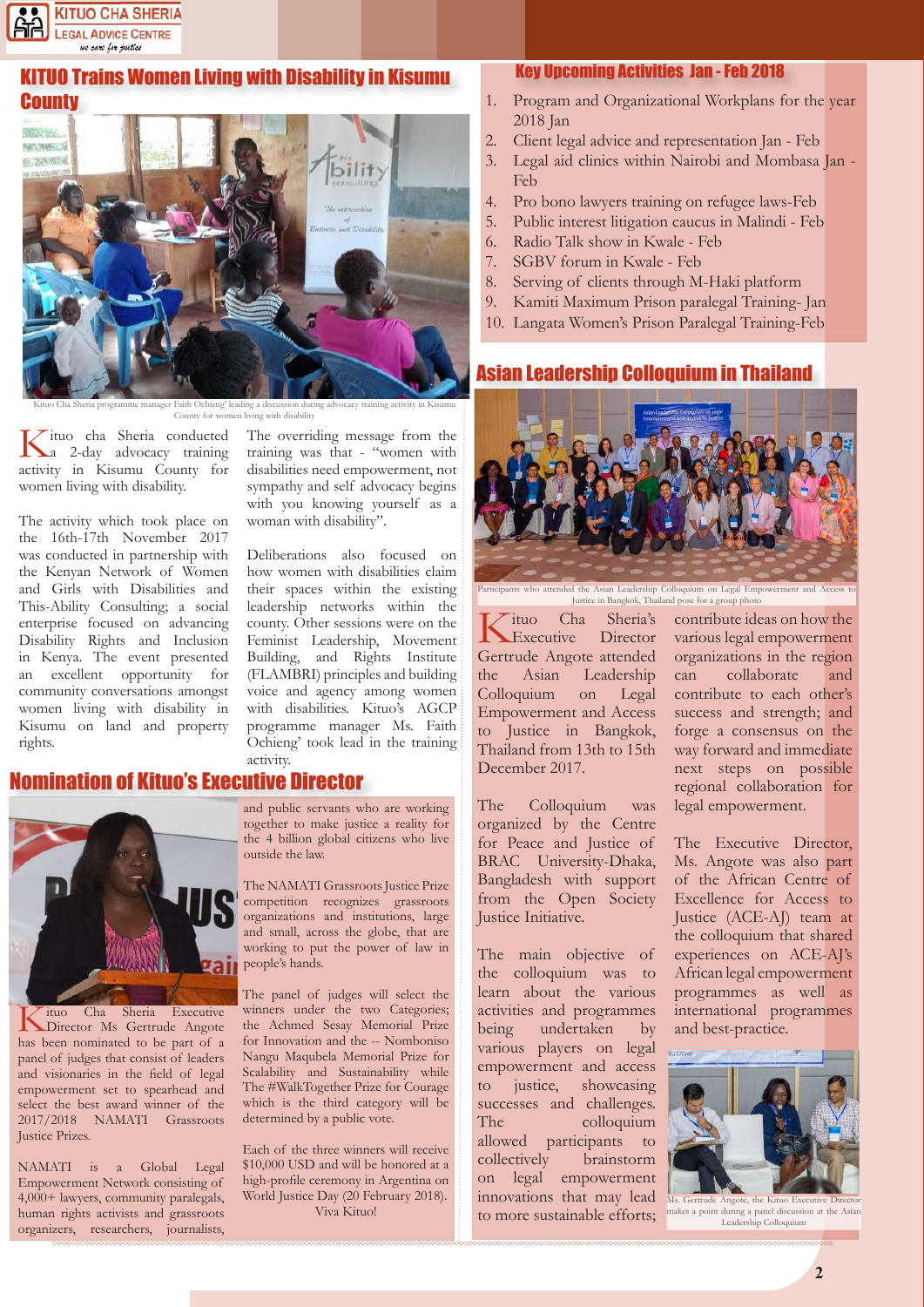### Kituo conducts refresher training for Community Paralegals in Nairobi



together with Nairobi community paralegal show after the successful training

Kituo cha Sheria conducted 5-day training for community paralegals in Nairobi at the Marble Arch Hotel, Nairobi.

The paralegal training which started on 4th December 2017 brought together 45 community legal volunteers and human rights defenders from Nairobi's informal settlements- Kibera, Kamukunji, Korogocho and Mukuru. Day 1 of the training covered the legal framework for addressing Sexual and Gender Based Violence with focus on the Sexual Offences Act, Children's Act, CEDAW and the Penal Code.

Discussions during Day 1 were mainly around paralegals, children officers and gender defenders' experiences on handling Sexual Gender Based Violence cases. Other topics the paralegals were taken through focused on Land Laws Amendment Acts-2016,

 $\tau$ ituo cha Sheria conducted legislations and the procedure in the law of Succession.

> The training also provided an opportunity for Kituo and the community paralegals to discuss sustainability of the community justice centres and the paralegals' code of conduct. Participants then had a recap of the week's deliberations and got awarded certificates.



Kituo's Faith Ochieng' AGCP programme manager<br>facilitating a session during the community paralegals facilitating a session training at the Marble Arch Hotel, Nairobi

#### Kituo Cha Sheria's Annual General Meeting 2017



General Meeting (AGM) at the Panafr

Kituo held her 2017 Annual General Meeting (AGM) on 19th December, 2017, at the Panafric Hotel, Nairobi. The annual event brought together Members of the Kituo AGM including the Board of Directors, Program heads, Board of Trustees and representatives of staff. Led by the Board of Directors chair, Mr. Anthony Mulekyo and the Executive Director Ms. Gertrude

Angote, the Members were taken through various reports concerning the organisation including the programmatic and financial reports.

They lauded the effort put in by Kituo members of staff and the Board of Directors throughout the year 2017 and encouraged them to continue in the same spirit.

#### KITUO holds the Annual Candle Light Memorial Dinner 2017



Participants holding lit candles in honor of the lives lost to gender based violence in Kenya

 $\int$ n 19th November 2017, Kituo held the annual candle light memorial dinner with SGBV survivors at the Panafric Hotel in Nairobi. The year's theme was 'Amani Haki na Maridhiano' (Peace Justice and Reconciliation).

The classy evening event brought together members of the civil society, Members of Parliament, Members of County Assemblies, gender champions, community members and government officials.

This was the center-piece event of the 16 Days of Activism campaign on sexual gender based violence against women and girls. In honor of the lives lost to gender based violence in Kenya, participants lit candles with different speakers giving messages of hope to the survivors as well strategies that need to be put in place to curb SGBV and programs to be implemented to empower survivors.

Kituo's Executive Director Ms. Gertrude Angote in her speech called upon the government to take stern action against the perpetrators of sexual violence and to put measures to ensure that violation against human rights are not repeated. She added that the government needs to set up more gender based recovery centers that will host the victims and offer psychological support to the survivors.

Ms. Jacqueline Mutere, a survivor and founder of Grace Agenda; an SGBV advocacy organization and partner of

Kituo urged Kenya's women representatives to appreciate and show their immense support to SGBV survivors especially girls by using the affirmative action funds to help the girls complete their studies.

Mr. Ken Obuya, MCA Imara Daima ward-Nairobi, recognized the importance of women in society and promised to push, in the next assembly, for the County Government of Nairobi to put up a rehabilitation center for the victims' developments and welfare.

Speaking during the event, the Kenya National Commission on Human Rights (KNCHR) Commissioner, Ms. Jedidah Wakonyo Waruihu who was the key note speaker called upon the government to declare SGBV a national disaster as it has formed a repeated culture of impunity contrary to what the law.

"SGBV has become dominant and deprives us of our rights. It is a power dominance tool. KNCHR strives to maintain a culture of human rights" added Ms. Wakonyo.



Ms. Roselyn Mukabana a representative from the Nair City County government makes her remarks during the candle light dinner at Panafric Hotel.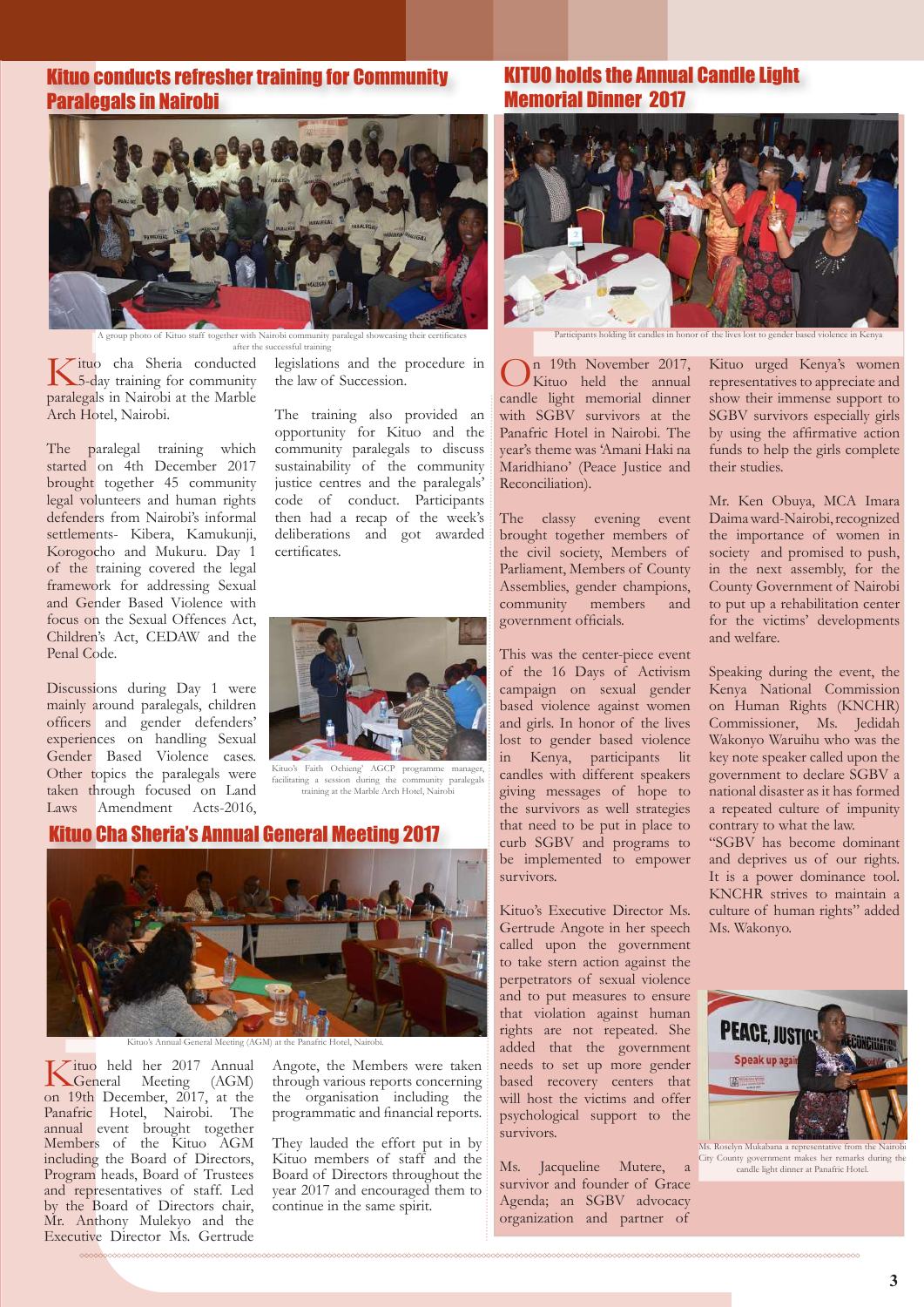

## **UO Conducts a Legal Aid Clinic and Volunteer** Advocates recruitment drive in Makueni County



Kituo Cha Sheria on 22nd of November 2017 conducted a FREE legal aid clinic in Wote, Makueni County.

Kituo's Legal Aid and Education Department (LAED) officers together with the newest members of our Volunteer Advocates' Scheme from Makueni County on this day attended to a total of forty one (41) clients who sought legal assistance on land, labour and housing matters.

The legal aid clinic came a day after a public interest litigation caucus with volunteer advocates in Makueni. The caucus was aimed at identifying public interest cases in the region and discussing co-operation with the volunteer advocates in filing the cases. A total of eight (8) advocates agreed to register with Kituo as volunteer advocates to serve Makueni county residents on legal matters. The recruitment came after Kituo's Legal Aid and Education Department noted that more often clients from Makueni County travel all the way to our Nairobi offices seeking legal services mainly on land, succession, family and labour related issues.

Kituo continues to engage and recruit volunteer advocates in almost all the 47 counties in Kenya to assist the organization reach its clientele from these far-flung areas.



Kituo's Executive Director Ms. Gertrude Angote attending

#### Annual Team Building Activity 2017



to a client during the legal aid activity in Wote Makueni County

### KITUO Celebrates International Human Rights Days 2017 in Mombasa



Participants pose for a photo at the Shimo La Tewa Prison during the International Human Rights Day 2017 celebration

Kituo Cha Sheria Mombasa regional office in partnership with Muhuri Kenya and Stretchers Youth Organization on 10th December 2017 joined the Universal Declaration millions of people worldwide in commemorating the International Human Rights Day 2017. In line with the year's theme 'Stand Up For Human Rights', Kituo participated in providing legal advice services to the Shimo La Tewa Prison inmates (Both Men and Women sections) as well as conducting several social activities including sports, prisoner's skits and an award ceremony for the outstanding officers.

The international Human

Rights Day is observed every year on 10 December. This is the day that the United Nations General Assembly adopted, in 1948, of Human Rights. This year, Human Rights Day kicked off a year-long campaign to mark the upcoming 70th anniversary of the Universal Declaration of Human Rights, a milestone document that proclaimed the inalienable rights which everyone is inherently entitled to as a human being -- regardless of race, colour, religion, sex, language, political or other opinion, national or social origin, property, birth or other status.

#### **Conducts Refugee Protection Training for enforcement Officers in Tana River County**



Kituo's legal officer Mr. Osborn Kitonga leads a session during the refugee protection for law enforcement officers in Tana River County

Kituo cha Sheria's through the Forced Migration Programme conducted an intensive training on refugee protection for law enforcement officers at the Laza Leisure Lodge in Hola, Tana River County.

The training conducted on the 15th-16th November, 2017 saw 24 police officers drawn from various police divisions across Tana River County successfully completing the two-day program. UNHCR Kenya and Kituo cha Sheria alongside other partners attempt to promote or provide legal and physical protection, and minimize the threat of violence-including sexual assault-which many refugees are subject to, even in countries of asylum.

Kituo Cha Sheria always seeks to have proper and well coordinated working relationship between and among its staff members and to ensure it meets this objective, the organization holds annual team building events to strengthen the staff bond and empower them on the need to work as a team to achieve results. On 18th December 2017, the Kituo team of all staff drawn from the Head office, the Nairobi branch office and the Coast Kituo Staff during one of the team building exercises

regional office in Mombasa converged at the Brackenhurst Hotel, Limuru in Kiambu County for the 2017 team-

building activity.

The staff was joined by Kituo Board member Joy Asiema. The event was facilitated by a team from Face to Face Kenya; an organization specializing in team building and outdoor recreation activities. One of the most powerful reasons for team building is to get results as team bonding brings people together by encouraging collaboration and teamwork with fun activities that help them see each other in a different light allowing them to connect in a different setting. Team Kituo came back refreshed and re-energized ready to close-out the year and achieve even greater results.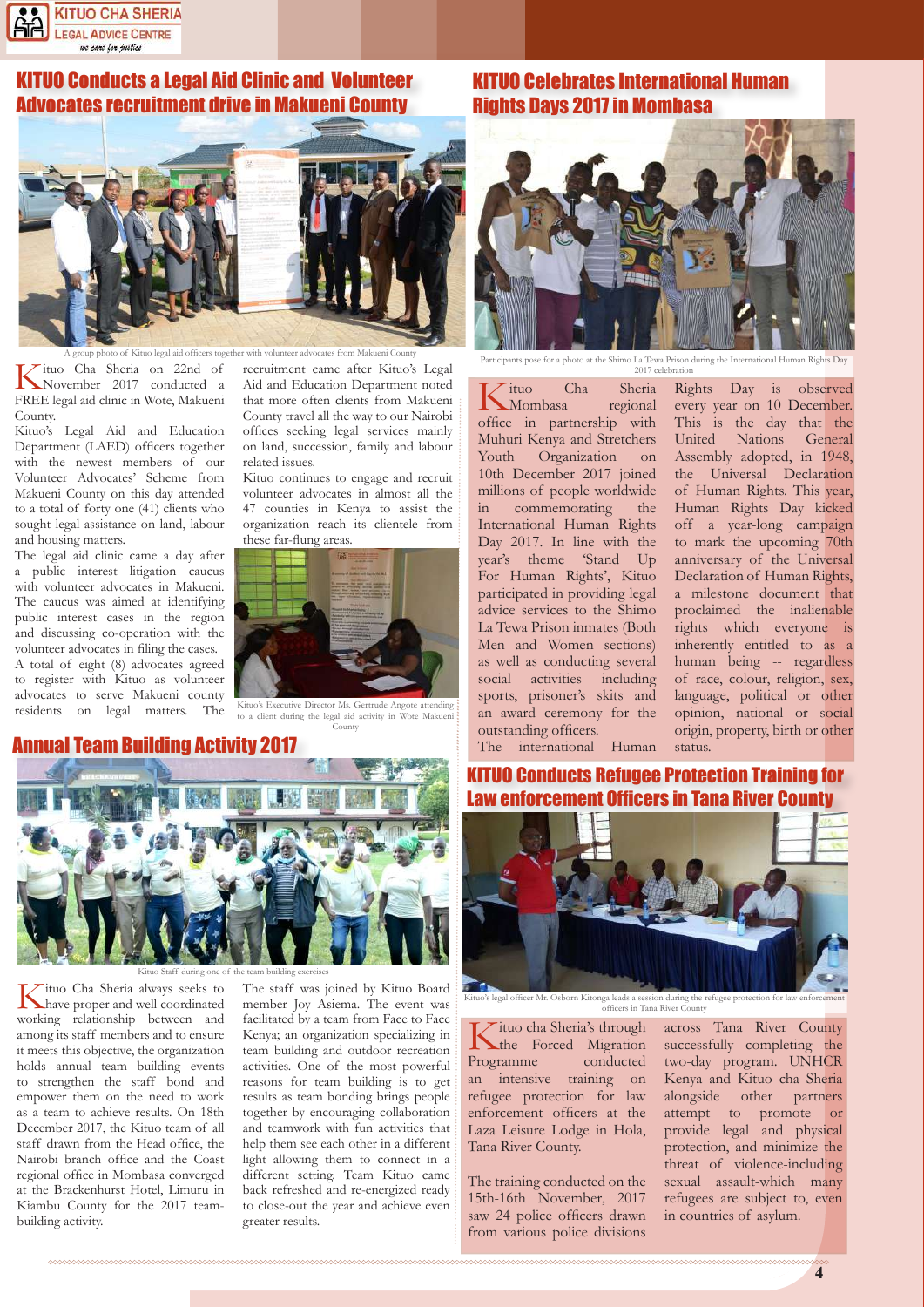# KODIAGA PRISON PARALEGAL REFRESHER TRAINING



Ms. Sylvia Wetta Kituo legal officer leading refresher training for prison paralegals at the Kis Kodiaga

Kituo Cha Sheria conducted a refresher training for prison paralegals at the Kisumu Maximum Prison-Kodiaga. The training which started on 13th November, 2017 continued up to the 18th November, 2017. The Kodiaga Prison Justice Centre is managed and run by trained paralegals to assist other inmates self-represent in court, offer legal advice to the other inmates, educate them on criminal law and guide them on how to confidently represent themselves in court and empower the entire prison community. Kituo has played a big role in supervising the centre and provides technical assistance in legal matters that need the attention of an advocate. The Centre has recorded major

milestones since the launch in 2016 with 252 petitions of appeals lodged to various High Courts within the Western Kenya region pending hearing and determination. A further 202 notices of appeal have been lodged on behalf of inmates to the Court of Appeal at Kisumu pending hearing and determination. The prison paralegals at the centre have also been able to peruse and write submissions of about 150 files from both convicts and remand prisoners. The refresher training was a joint activity conducted by officers from the advocacy, governance and community partnerships and the legal aid and education programmes of Kituo.

### KITUO Conducts Refresher Training for Community Paralegals in Vihiga County



A group photo of Kituo staff, community legal volunteers and human rights defenders from Vihiga County

Kituo Cha Sheria conducted<br>
five days-from the 15th to<br>  $\frac{15}{100}$ 19th December 2017-refresher training for community paralegals in Vihiga County. The activity which took place in Chango Village at the Umbrella of Civil Society Organization Community Justice Center (UCSO) premises brought together community legal volunteers and human rights defenders from Vihiga County with the aim of Capacity building paralegals, further Training in Advocacy, and Capacity building in Organization Development and Systems Strengthening.

The participants were taken through a series of topics including; Alternative Dispute Resolution Mechanisms, general provisions relating to the Bill of Rights (Art 19-51), human rights , qualities and skills of a community paralegal, Land Rights Awareness, Labour rights, Environmental Law and Criminal Procedure among others.

This came after Kituo noted that the Community Justice Centre continually faces several challenges which mostly centered on the need for further training and capacity building of paralegals in order to serve the community better.

# KITIIN CONDIICTS END YEAR FREE LEGAL



Lunani (centre, holding gift bags) during the legal aid clinic

Kituo is driven to offer free legal aid which is essential to guaranteeing equal access to justice for all. Kituo has conducted various free legal Aid clinics where Kituo invites volunteer advocates and various practicing lawyers to convene so as to offer legal aid services to clients who otherwise find it expensive to engage a lawyer in their quest for justice. The lawyers attend to all the clients regardless of their gender, economic status, age, and ethnicity by interviewing and offering appropriate advice.

On Monday, 27th November, 2017, Kituo held a one day FREE LEGAL AID CLINIC at the Head Office. During the legal aid clinic Kituo Cha Sheria also gladly hosted our partners-Ms. Antje Hauten and Ms. Caroline Lunani from Misereor who visited Kituo for a progress update. We have mapped out core areas in which our mandate extends. This includes land, housing, labour, succession and forced migration.

The annual event was the last legal clinic for the year 2017 and presented an opportunity to interact with the public

Kituo serves. We continue to provide legal empowerment to the poor and marginalized. The much awaited endeavor attracted clients from all over Kenya who thronged Kituo's head office as early as 6.30 am. Clients were given legal assistance free of charge with people coming from as far as Kajiado, Bungoma, Laikipia, Machakos and Nakuru.

The event is normally dedicated to giving a chance to the large number of clients that Kituo may not be able to accommodate in our daily busy schedule.

During such events Kituo welcomes volunteer advocates and various practicing lawyers as well as University of Nairobi's Student's Association for Legal Aid and Research (SALAR) to convene so as to offer Legal Aid services to various clients who otherwise find it very expensive to engage a lawyer in their quest for justice. The lawyers interview the clients and offer appropriate advice. If need be a follow up process is initiated through appointments.

**55 <sup>5</sup>**